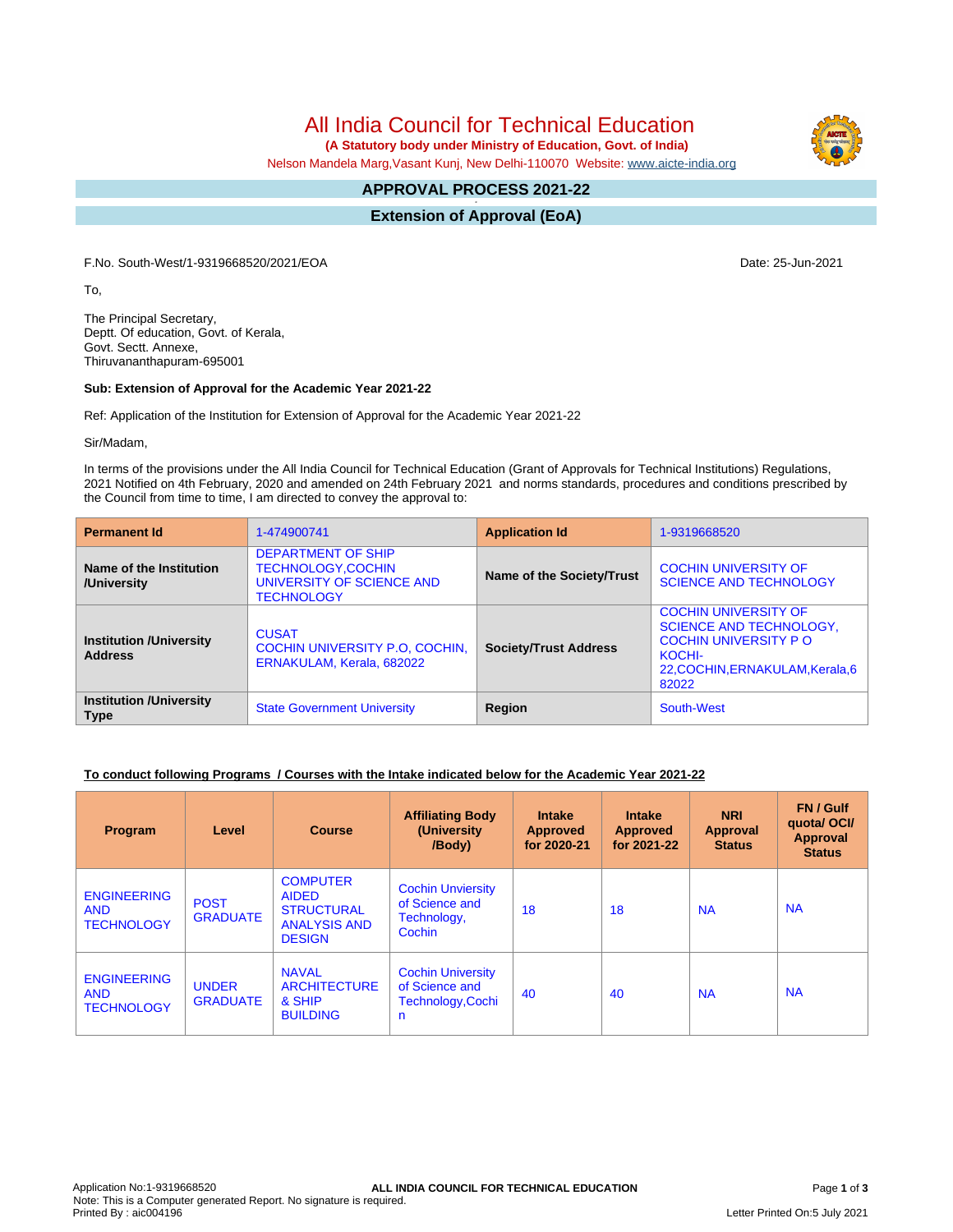## **It is mandatory to comply with all the essential requirements as given in APH 2021-22 (Appendix 6)**

# **Important Instructions**

- 1. The State Government/ UT/ Directorate of Technical Education/ Directorate of Medical Education shall ensure that 10% of reservation for Economically Weaker Section (EWS) as per the reservation policy for admission, operational from the Academic year 2019-20 is implemented without affecting the reservation percentages of SC/ ST/ OBC/ General. However, this would not be applicable in the case of Minority Institutions referred to the Clause (1) of Article 30 of Constitution of India. Such Institution shall be permitted to increase in annual permitted strength over a maximum period of two years.
- 2. The Institution offering courses earlier in the Regular Shift, First Shift, Second Shift/Part Time now amalgamated as total intake shall have to fulfil all facilities such as Infrastructure, Faculty and other requirements as per the norms specified in the Approval Process Handbook 2021-22 for the Total Approved Intake. Further, the Institutions Deemed to be Universities/ Institutions having Accreditation/ Autonomy status shall have to maintain the Faculty: Student ratio as specified in the Approval Process Handbook. All such Institutions/ Universities shall have to create the necessary Faculty, Infrastructure and other facilities WITHIN 2 YEARS to fulfil the norms based on the Affidavit submitted to AICTE within the Academic Year 2021-22
- 3. Strict compliance of Anti-Ragging Regulation, Establishment of Committee for SC/ ST, Establishment of Internal Complaint Committee (ICC), Establishment of Online Grievance Redressal Mechanism, Barrier Free Built Environment for disabled and elderly persons, Fire and Safety Certificate should be maintained as per the provisions made in Approval Process Handbook and AICTE Regulation notified from time to time.
- 4. In case of any differences in content in this Computer generated Extension of Approval Letter, the content/information as approved by the Executive Council / General Council as available on the record of AICTE shall be final and binding.

**Prof.Rajive Kumar Member Secretary, AICTE**

Copy \*\* to:

- **1. The Director of Technical Education\*\*, Kerala**
- **2**. **The Registrar\*\*,** Cochin Unviersity Of Science And Technology, Cochin
- **3. The Principal / Director,** DEPARTMENT OF SHIP TECHNOLOGY,COCHIN UNIVERSITY OF SCIENCE AND TECHNOLOGY Cusat Cochin University P.O, Cochin,Ernakulam, Kerala,682022
- **4. The Secretary / Chairman,** COCHIN UNIVERSITY OF SCIENCE AND TECHNOLOGY, COCHIN UNIVERSITY P O KOCHI-22 COCHIN,ERNAKULAM Kerala,682022
- **5. The Regional Officer,** All India Council for Technical Education Health Centre Building Bangalore University Campus Bangalore - 560 009, Karnataka
- **6. Guard File(AICTE)**